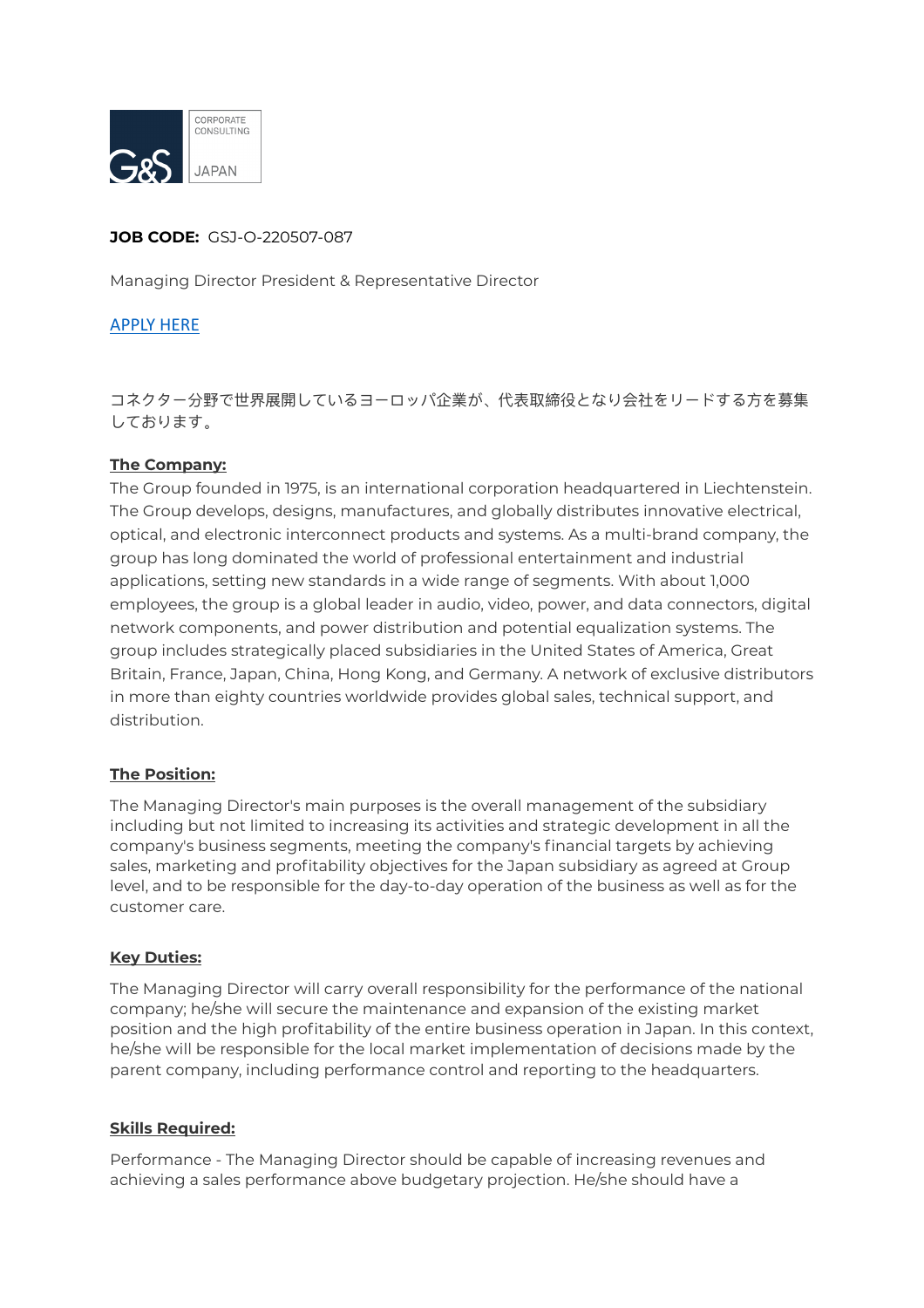technical understanding as well as be able to develop business proposals and to initiate and successfully conclude complex business transactions.

Customer Focus - The Managing Director must imperatively be committed to a strong customer-oriented approach with a good record in identifying changes in customers' needs and converting them into profitable business initiatives.

Team leadership - The Managing Director will show a willingness to lead from the front and take risks or initiatives that encourage others to stretch themselves within the corporate framework. The Managing Director should be able to show recognition for concrete achievements, support, and encouragement in the event of failures or mistakes.

Market Knowledge - The Managing Director must understand the interrelationships between the company, suppliers, and competitors; and be able to capitalise on this knowledge to seize opportunities which would aggressively extend market share with new and existing customers. The Managing Director must be able to understand the implications of market trends and to draw conclusions for appropriate actions. Ideal Candidates bring along a network of business contacts in the Japanese electrical, optical, and electronic interconnect products and systems industry that helps to extend existing customer base.

Collaboration - The Managing Director will be able to build close partnering relationships with customers, suppliers, partners and colleagues across different regions and business segments; and ensure that the mutual interests of all parties are met. The Managing Director will show an ability to recognise sources of conflict, such as cultural, functional, or geographic issues and act to resolve them.

Language skills - The Managing Director speaks and writes fluently in the local language and English. German language skills would be a plus but not required.

Education - The Managing Director will have a technical degree preferably with mechanical/electrical/electronic engineering background and/or a business administration degree with postgraduate technical qualifications, or he/she will be a qualified industrial engineer with demonstrated technical understanding of the industry.

This position requires 5-10 years sales and marketing experience of this a minimum of 3-5 years of sales team management experience within a relevant technology/industry's B2B with a solid record of accomplishment of selling electrical, optical, or electronic products, technologically involved components or systems/sub-systems as well as market and leadership experience in Japan and a longer-term commitment to the company. Ideally, he should have several years of professional experience with high quality connectivity as well as knowledge in audio, video, power, and data connectors, digital network components, or power distribution preferably with European companies. Furthermore, the Managing Director should have professional experience in sales, strategy, and business development. The Managing Director will report directly to the CSO of the group based in Liechtenstein.

## [APPLY HERE](https://gs-asia.com/applyjp/)

**JOB CODE:** GSJ-O-220507-087 **Employement type:** Full-time **Position:** Managing Director President & Representative Director